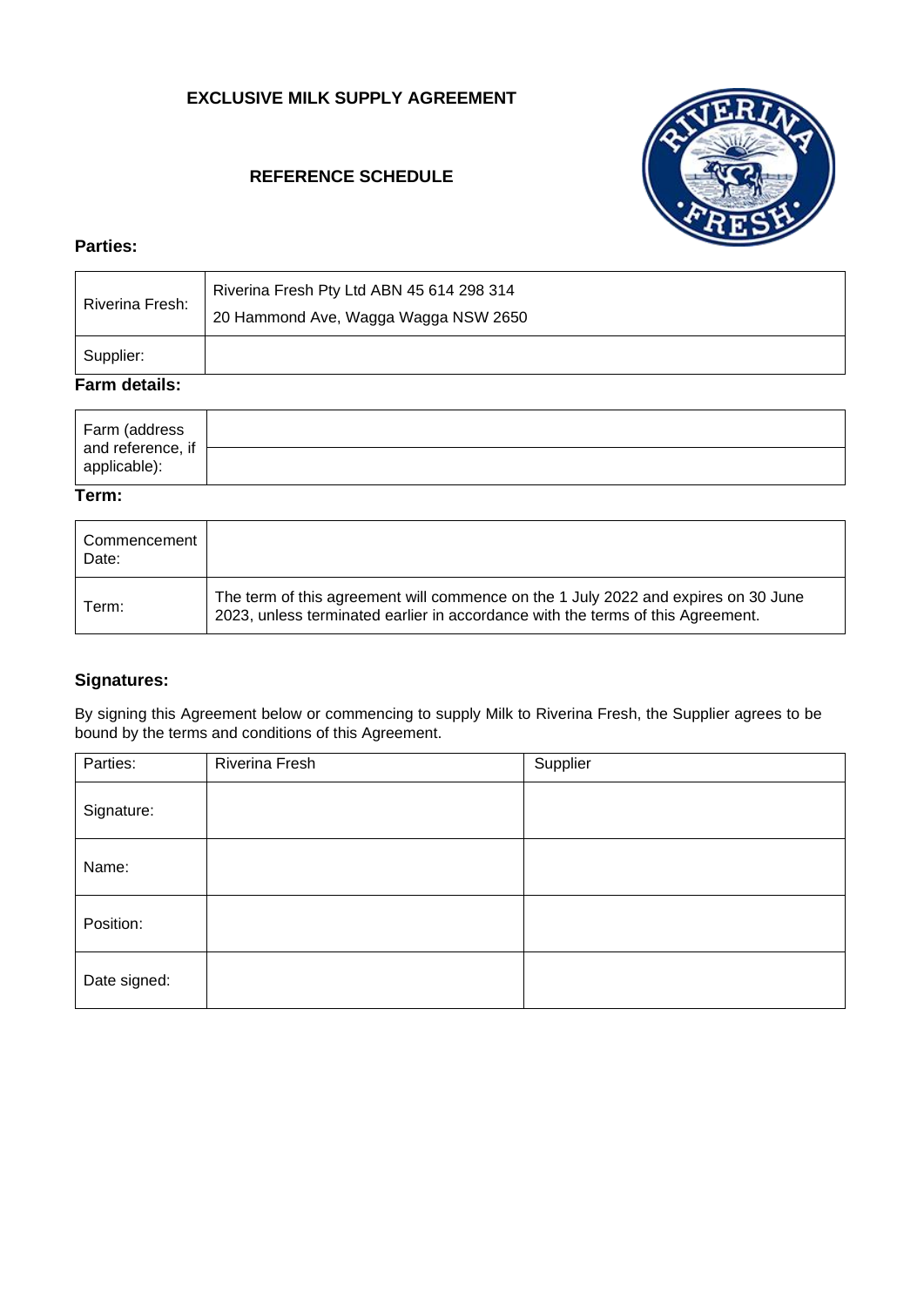### **1 Defined terms and interpretation**

### **1.1 Defined terms**

Unless the context otherwise requires, in this document:

**Agreement** means this document (including the Reference Schedule above and any other schedules or annexures) together with the Handbook, and the Diary;

**Code** means the Competition and Consumer (Industry Codes – Dairy) Regulations 2019.

**Confidential Information** means Riverina Fresh's confidential information, including the terms and conditions of this Agreement, the terms of the Handbook and all business information, manufacturing processes, documents, records, financial information and any information created in connection with the supply of Milk to Riverina Fresh and excludes information which is in the public domain (other than as a result of a breach by the Supplier of this Agreement);

**Diary** means the Total Farm Dairy Diary.

**Force Majeure** means any event which is beyond the reasonable control of Riverina Fresh, and includes without limitation, damage to, or destruction of, Riverina Fresh's processing plants, disruption to Riverina Fresh's workforce due to strikes or other forms of industrial action, processing difficulties, pandemic, flooding, fire or an earthquake:

**Handbook** means Riverina Fresh's Milk Supply Handbook as published by Riverina Fresh at the date of this Agreement, a copy of which will be provided to the Supplier on or before the date of signing this Agreement;

**Insolvency Event** means any step taken by a mortgagee or other creditor to take possession or dispose of the whole or part of the Supplier's assets, operations, business or undertaking, or any step is taken to appoint a receiver, a trustee and manager (or either of them) (including a statutory manager), a provisional liquidator, a liquidator, an administrator or other to the Supplier;

**Milk** means cow's milk produced by or on behalf of the Supplier at or from the Farm during the Term;

**Milk Quality Standards** means the Milk quality standards and requirements set out in this Agreement and the Handbook, including the merit and demerit point system;

**Minimum Price** has the meaning set out in section 1.2 of Schedule 1;

**Price** means the price the Riverina Fresh will pay to the Supplier for the Milk during the Term, as set out in Schedule 1; and

**Reference Schedule** means the schedule of details so entitled and set out at the front of this document.

- **1.2** Terms defined in *A New Tax System (Goods and Services Tax) Act 1999* (Cth) have the same meaning in this Agreement.
- **1.3** Unless the context otherwise requires, defined terms used in the Reference Schedule or the Handbook have the same meaning in this Agreement.
- **1.4** This Agreement is a milk supply agreement and is to be entered into in compliance with the Code. If there is any inconsistency between the terms of this Agreement and the Code, the Code prevails.

### 2 **Cooling Off Period**

- (a) This Agreement is entered into with a cooling off period for the benefit of the Supplier. Accordingly, the Supplier may at any time up to and including the 14th day from the date of signing this Agreement (Cooling Off Period) terminate this Agreement in full by providing written notice of such to Riverina Fresh.
- (b) If the Supplier elects to so terminate this Agreement within the Cooling Off Period in accordance with the above, all obligations of the parties will cease in full as if this Agreement was not entered into.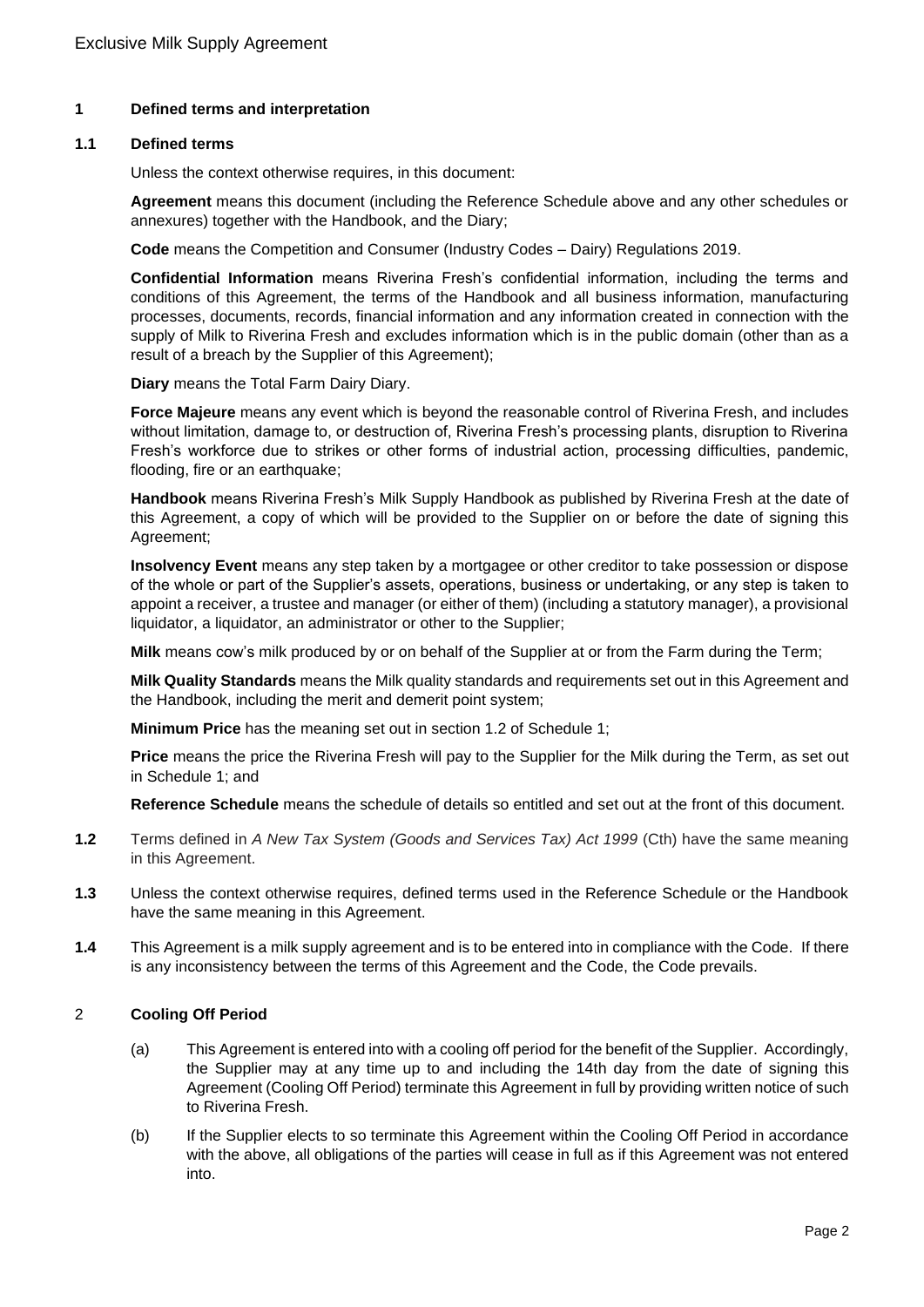### **3 Supply of Milk**

## **3.1 Exclusive supply**

- (a) During the Term, the Supplier will supply all Milk exclusively to Riverina Fresh and subject to the terms of this Agreement Riverina Fresh will buy all of the Milk from the Supplier.
- (b) The volume accuracy assurance of Milk supplied to Riverina Fresh will be carried out in accordance with the Handbook.
- (c) Except with the prior written consent of Riverina Fresh (which Riverina Fresh may withhold at its absolute discretion) the Supplier will not:
	- (i) supply Milk to any other person;
	- (ii) permit any 'share farmer', subcontractor or equivalent to carry on activities at the Farm; or
	- (iii) grant to any other person any right or entitlement to any Milk.

### **3.2 Milk Quality Standards**

The Supplier must strictly comply with the Milk Quality Standards and acknowledges that Riverina Fresh:

- (a) is not obliged to accept or pay for any Milk that does not comply with the Milk Quality Standards and if Riverina Fresh does not accept any Milk it will as soon as possible so notify in writing the Supplier;
- (b) may charge the Supplier for the costs of transporting and disposing of Milk that does not comply with the Milk Quality Standards; and
- (c) has the right to terminate the Agreement for non-compliance with the Milk Quality Standards in accordance with the Agreement.

### **3.3 Milk Quality tests**

- (a) Riverina Fresh will undertake testing of the Milk and use sampling procedures as set out in the Handbook.
- (b) Riverina Fresh will as soon as practicable provide the Supplier with a written copy of the results of any testing from the sampling procedures that we do of the Milk to determine if the Milk meets the Milk Quality Standards, including also details of the quantity of Milk collected.

### **3.4 Title and Risk**

Title to the Milk (including any parts or items supplied as part of a service) passes to Riverina Fresh on pick up by Riverina Fresh of the Milk from the Farm once it passes any on Farm testing.

#### **3.5 Milk price and payment**

- (a) Subject to the terms and conditions of this Agreement, Riverina Fresh will pay to the Supplier the Price for the Milk in accordance with the terms of this Agreement and on dates provided for in the Schedule. The Price comprises all of the components set out in Schedule 1, including the Minimum Price.
- (b) The Price is in Australian dollars and is exclusive of all taxes, including goods and services tax (GST), duties, fees or other government levies and charges.
- (c) Riverina Fresh will provide a written statement to the Supplier each month of the Price for Milk supplied in the previous month.
- (d) Where the Supplier makes a Taxable Supply, payment by Riverina Fresh will be subject to receipt from the Supplier of a valid Tax Invoice or an authorised issue by us of a Recipient Created Tax Invoice.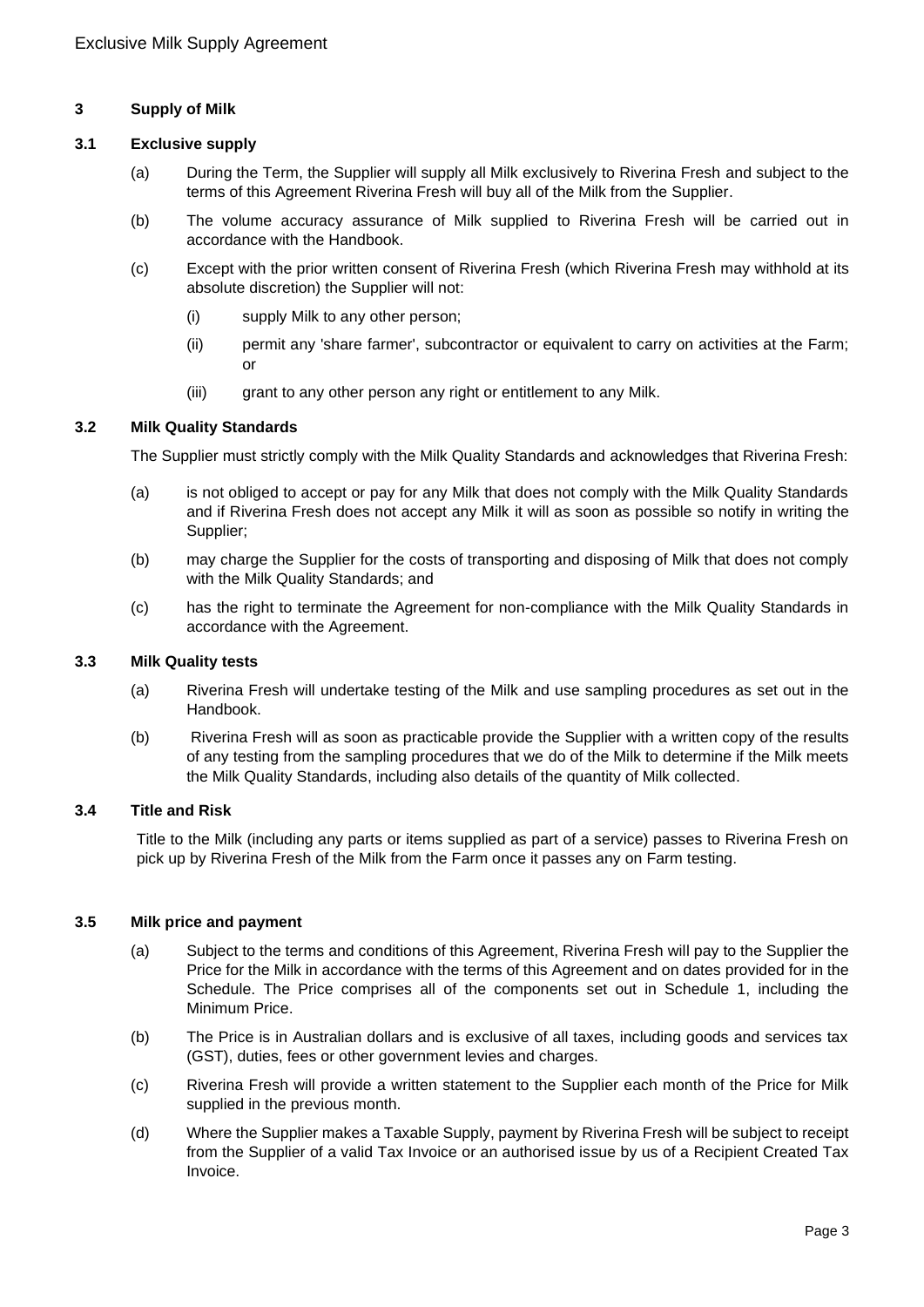(e) If any amount is payable by the Supplier to Riverina Fresh, Riverina Fresh is entitled to set that amount off against any amount payable by Riverina Fresh to the Supplier.

### **4 Termination**

- **4.1** If a party (**Defaulting Party**) fails to comply with any material obligation in this Agreement (**Default**) and if capable of remedy the Defaulting Party fails to remedy the Default to the satisfaction of the other party (**Non-Defaulting Party**) within a reasonable period (which need not be any more than 30 days) after the Non-Defaulting Party notifies the Defaulting Party in writing of the Default detailing the Default, the Non-Defaulting Party may terminate or suspend (for such period as the Non-Defaulting Party sees fit) the operation of this Agreement or any portion thereof with immediate effect by notice to the Defaulting Party.
- **4.2** If the Supplier suffers an Insolvency Event, Riverina Fresh may terminate this Agreement with immediate effect by notice in writing to the Supplier.
- **4.3** If, without the prior written consent of Riverina Fresh (which Riverina Fresh may withhold in its absolute discretion), the whole or any part of the Farm or the Supplier's Milk supply operation under this Agreement is assigned, sold, leased, subleased, transferred, subcontracted or otherwise disposed of, including by way of a change in the ownership or ownership structure, Riverina Fresh may terminate this Agreement with immediate effect by giving notice in writing to the Supplier.
- **4.4** Termination of this Agreement does not affect any accrued rights or remedies of either party.

### **5 Confidentiality**

- **5.1** The Supplier must keep the Confidential Information confidential and not disclose it to any third party other than to the Supplier's professional advisors and then only on a need to know basis in connection with the supply of Milk to Riverina Fresh.
- **5.2** Nothing in clause 5.1 prevents the Supplier from disclosing Confidential Information to the extent necessary to comply with any law.

#### **6 Force Majeure**

If a Force Majeure event occurs:

- (a) Neither party is liable for any failure to perform an obligation it is unable to perform due to the occurrence of the Force Majeure event;
- (b) Riverina Fresh can decide not to collect the Supplier's Milk if it is not practical to do so;
- (c) It is the Supplier's responsible for disposing of and covering associated costs of Milk that Riverina Fresh does not collect;
- (d) If Riverina Fresh has already collected the Supplier's Milk, Riverina Fresh may decide not to process that Milk;
- (e) Riverina Fresh is not required to pay the Supplier for the Milk that it would have paid had the Force Majeure event not occurred; and
- (f) Each party will as soon as practicable notify the other party if it is affected by the occurrence of a Force Majeure.

# **7 Intellectual Property and Confidentiality**

- **7.1** The Supplier agrees that:
	- (a) It does not need any authorisation from any person to enable Riverina Fresh to own, possess, use or resell Milk, any good or any component;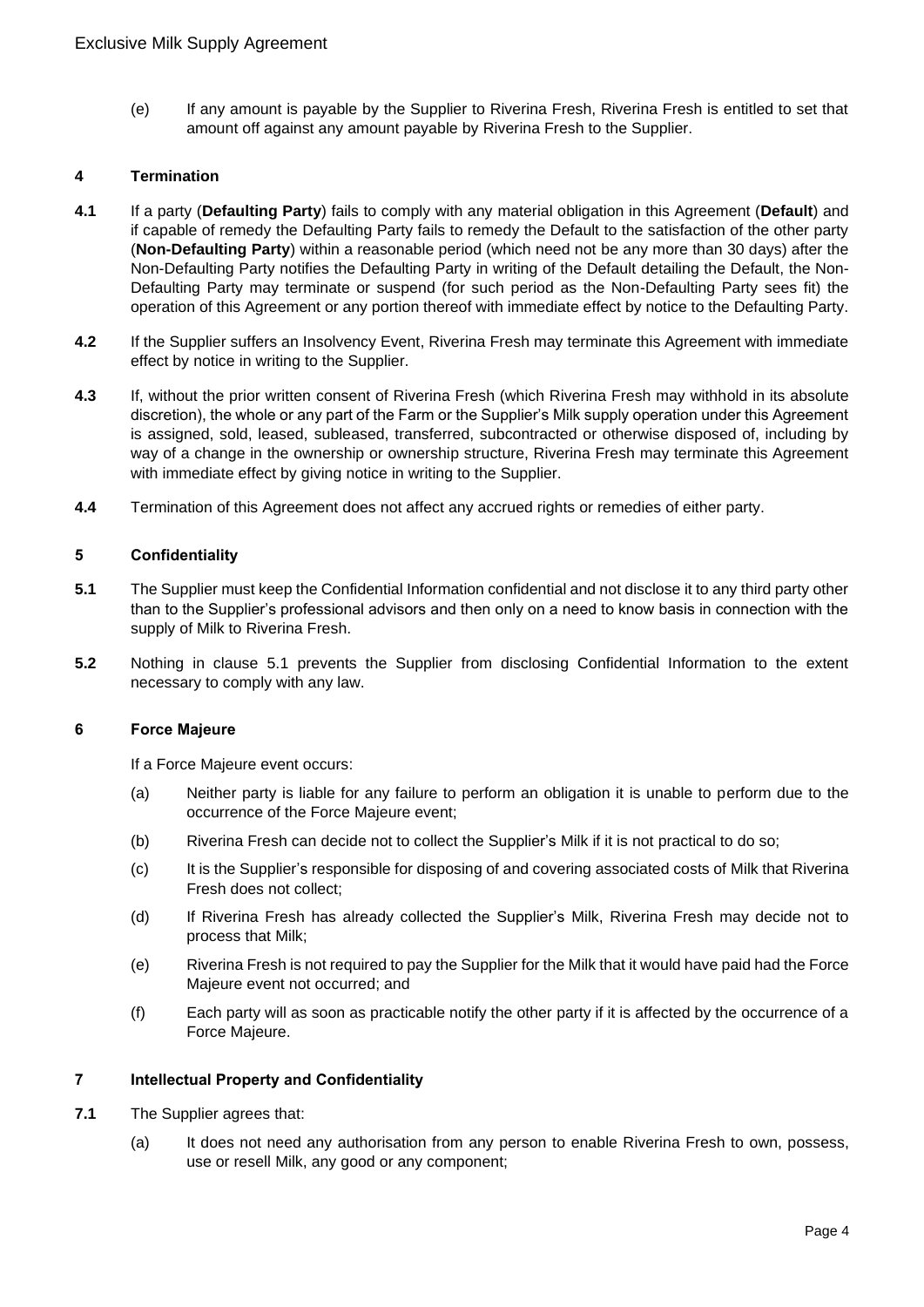- (b) any intellectual property (including any design, data, specifications, know-how or any other form of intellectual property) that is specifically developed for Riverina Fresh as part of the provision of any Milk or service will be owned by Riverina Fresh; and
- (c) all Confidential Information and any intellectual property provided by Riverina Fresh to the Supplier in connection with the supply of Milk remains at all times the property of Riverina Fresh. The Supplier can only use such information to enable it to perform its obligations under this Agreement. Any such information or property must be returned to Riverina Fresh at any time on request by Riverina Fresh.

### **8 Warranties**

- **8.1** The Supplier warrants to Riverina Fresh that:
	- (a) It has the power and authorisation to sign this Agreement;
	- (b) each service will be performed promptly, with due diligence, care and skill, by appropriately trained, experienced and supervised persons and to the best industry standards and be fit for the expected purpose;
	- (c) all Milk (and its components) will:
		- (i) be fit for the expected use and purpose;
		- (ii) conform to the specification, quality and standards described by this Agreement (including the Handbook);
		- (iii) not be subject to any mortgage, charge, lien, encumbrance or retention of title;
		- (iv) be free from any defect (including any latent defect) and not contain any contaminant or hazardous substance;
	- (d) Riverina Fresh's ownership, possession, use or resale of any Milk (including as manufactured or comingled with other goods) or the use or result of a service supplied by you will not infringe any proprietary or other intellectual property right or interest of any person; and
	- (e) all Milk supplied and/or services provided under this Agreement will comply with all applicable laws or regulations and the Supplier will hold and maintain in good standing all necessary licences, registrations, permits, authorisations, consents and approvals required by or from any governmental, provincial or local department or agency.
- **8.2** These warranties are additional to any other warranties given by the Supplier or implied by custom or law, whether statutory or otherwise.
- **8.3** The Supplier will promptly remedy each warranty claim to the reasonable satisfaction of Riverina Fresh.

# **9 Indemnities**

- **9.1** The Supplier will indemnify and keep indemnified Riverina Fresh and all of its Related Companies, together with all of its or their employees, agents and contractors (**Indemnified Parties**) against all claims, expenses, losses, damages and costs (**Liabilities**) (including all Liabilities arising as a result of damage to a third party's property or injury to or death of any person, and all legal costs in relation to any Liabilities) sustained or incurred by any of the Indemnified Parties arising from:
	- (a) any breach by the Supplier of this Agreement;
	- (b) any negligent or wrongful act or omission of the Supplier or any of its employees, agents or contractors in the course of or related to the performance of, or failure to perform, any of its obligations under this Agreement; or
	- (c) any fraud, dishonesty, misrepresentation or wilful default by the Supplier or any of its employees, agents or contractors in the course of or related to the performance of, or failure to perform, any of its obligations under this Agreement.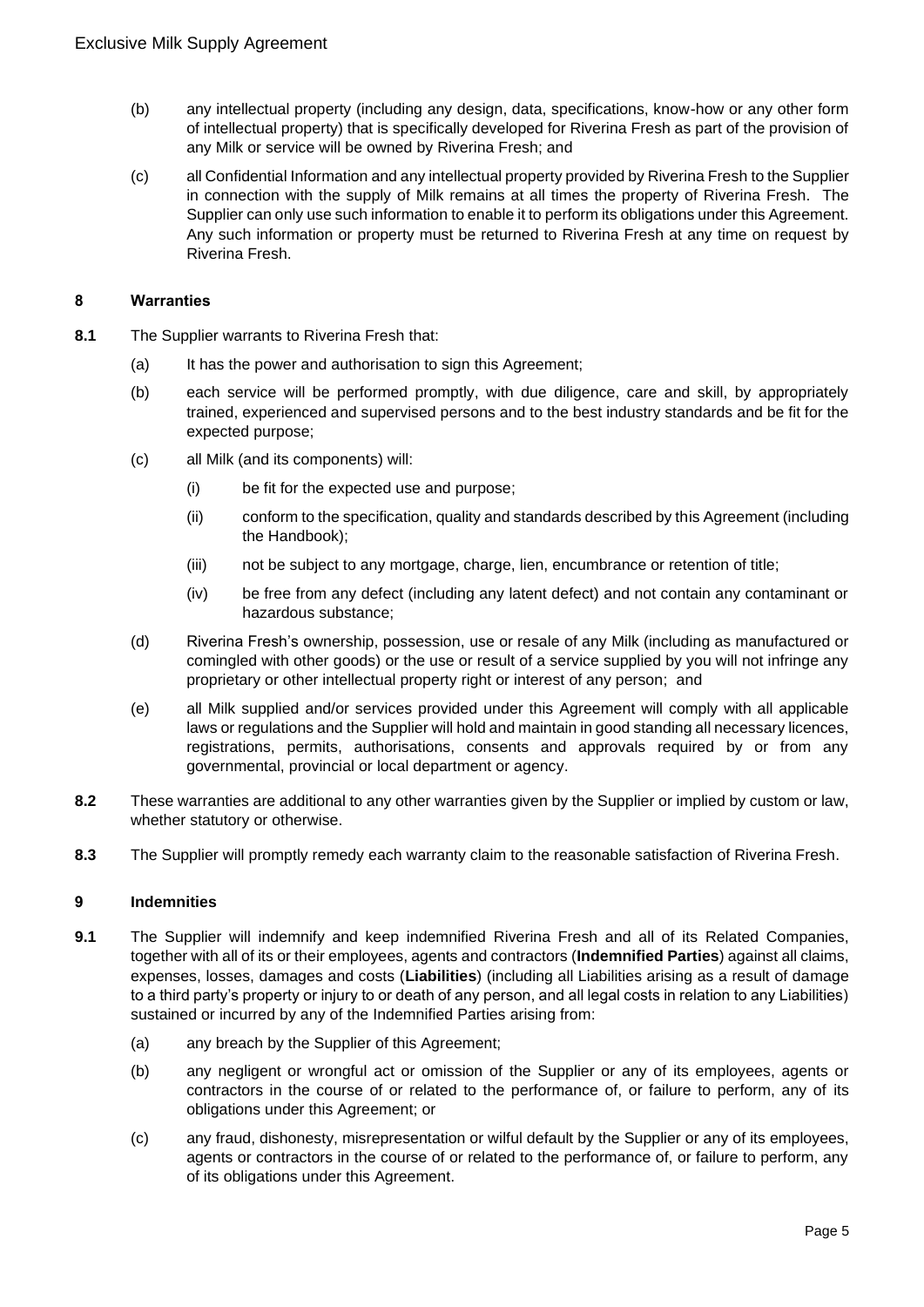### **10 Dispute**

- **10.1** If any dispute arises between the parties, the parties shall for no less than 14 days seek to resolve that dispute through good faith discussions.
- **10.2** If a dispute is not resolved by following the good faith discussions set out in clause 10.1, either party (**Complainant**) may require that the dispute be dealt with in accordance to the following dispute procedures:
	- (a) the Complainant must notify in writing the other party to the Agreement (Respondent) in writing of the following:
		- (i) the nature of the complaint;
		- (ii) that the Complainant wishes the complaint to be dealt with in accordance with these dispute procedures; and
		- (iii) the outcome the Complainant wants, (together, the Complaint Notice).
- **10.3** Within 5 business days after receiving the Complaint Notice, the Respondent must give a written acknowledgement to the Complainant stating:
	- (a) that the Complaint Notice has been received; and
	- (b) the steps it proposes to be taken to deal with the Complaint.
- **10.4** If the Complaint is not resolved within 60 days after the acknowledgement was given to the Complainant following discussions between the parties, either party may take action to have the complaint resolved by mediation as set out in clause 11.
- **10.5** The Complainant may, at any time, withdraw the Complaint by notice in writing to the Respondent.
- **10.6** In the event that a Supplier has any complaint about matters arising under or in connection with this agreement, they are to direct their complaints to the Milk Supply Manager in writing, who is the complaint handling officer for the purposes of the Code.

#### **11 Mediation**

If a party wishes to take a dispute to mediation following efforts to resolve that dispute in accordance with the above provisions of clause 10, the mediation will follow the process set out in the Code.

### **12 General**

### **12.1 Notices**

Either party may give notice to the other in writing by delivering or posting it to the address stated in this Agreement (as amended by written notice from time to time).

## **12.2 Governing law**

This Agreement is governed by the laws of New South Wales and the parties submit to the non-exclusive jurisdiction of the Courts of New South Wales.

#### **12.3 Entire agreement**

This Agreement:

- (a) constitutes the entire agreement between the parties as to its subject matter; and
- (b) in relation to that subject matter, supersedes any prior understanding or agreement between the parties and any prior condition, warranty, indemnity or representation imposed, given or made by a party.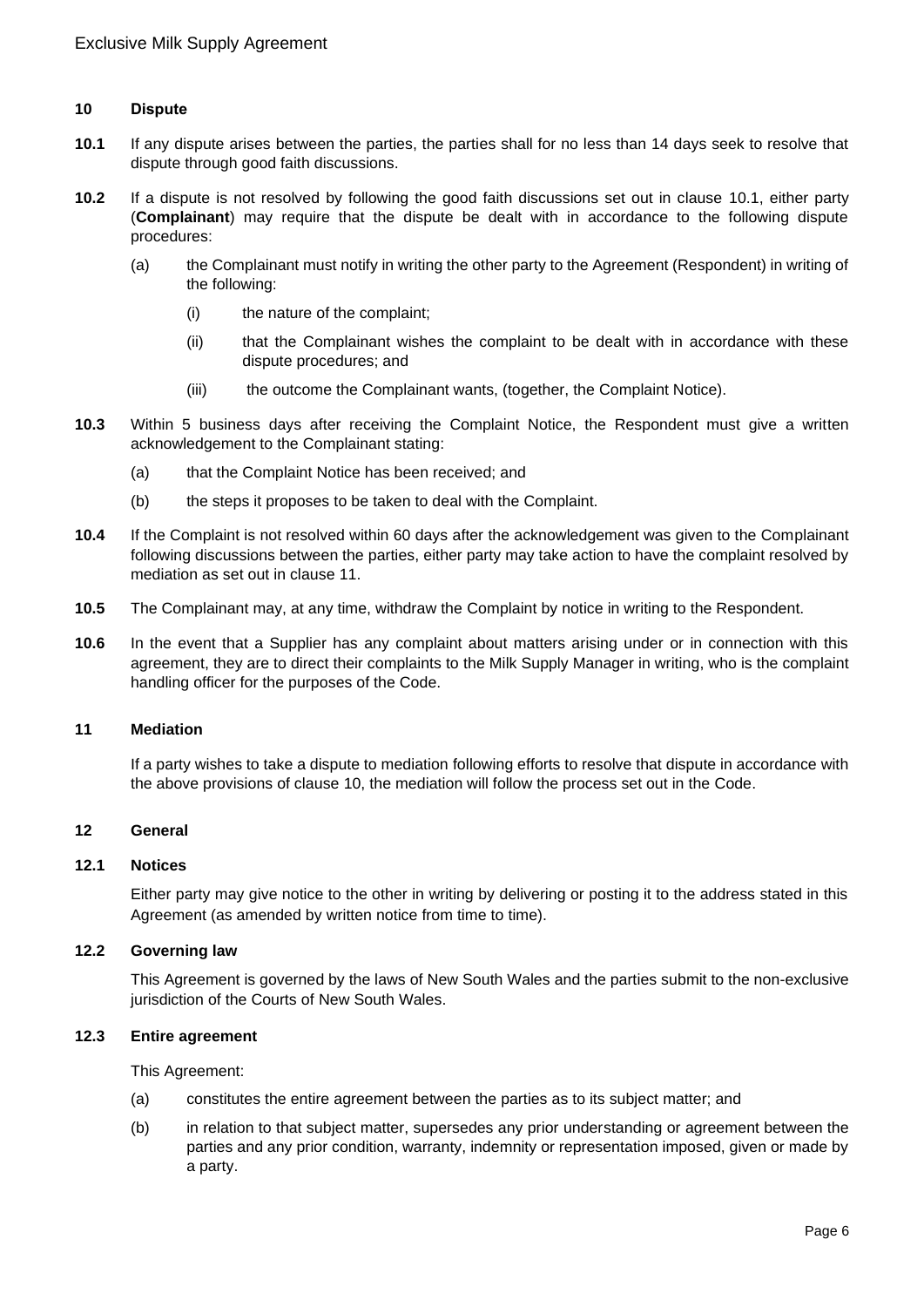# **12.4 Priority**

If there is any inconsistency between the documents comprising this Agreement, the documents are to be interpreted in the following order of priority:

- (a) this Agreement (including any schedules and attachments to this document);
- (b) the Handbook, and
- (c) the Diary.

### **12.5 Advice**

The Supplier has had the opportunity to seek such legal, financial and other advice as Supplier believes appropriate in the context of this Agreement.

### **12.6 Costs**

Each party must pay its own costs of negotiating, preparing and executing this Agreement.

## **12.7 Assignment**

The Supplier may not assign, novate, sub-contract or otherwise deal with any right or obligation under this Agreement, or purport or attempt to do so, without the prior written consent of Riverina Fresh (which Riverina Fresh may withhold in its absolute discretion).

### **12.8 Amendment**

This Agreement may only be amended by written agreement of the parties, with the exception being a when variation is required due to a change of law in accordance with clause 12.9.

### **12.9 Change of Law**

If there is a change in the laws or regulations of the Commonwealth of Australia or any state or territory of Australia, Riverina Fresh may unilaterally amend this Agreement as is required in order for this Agreement to comply with the changed law or regulation. Any such change to this Agreement cannot reduce the Price.

As soon as practicable after the variation, Riverina Fresh must provide the Supplier in writing with the variation, the reason for the variation, and notice of the day the variation takes effect.

# **12.11 Severability**

If a provision or part of a provision in this Agreement is illegal or unenforceable, it will be severed from this Agreement and the remaining provisions or parts of provisions of this Agreement will continue to apply.

#### **12.12 No encumbrances**

The Supplier will not encumber, secure or grant any charge over all or any part of the Milk without the prior written consent of Riverina Fresh (which Riverina Fresh may withhold in its absolute discretion).

# **12.13 Waiver**

A party does not waive a right, power or remedy under this Agreement if it fails to exercise, or delays in the exercise of, that right, power or remedy. Any such waiver is only binding if it is in writing signed by the party giving it. A single or partial exercise of a right, power or remedy under this Agreement does not prevent another or further exercise of that or another right, power or remedy under this Agreement.

#### **12.14 Rule of construction**

A rule of construction does not apply to the disadvantage of a party because that party was responsible for the preparation of this Agreement or any part of it.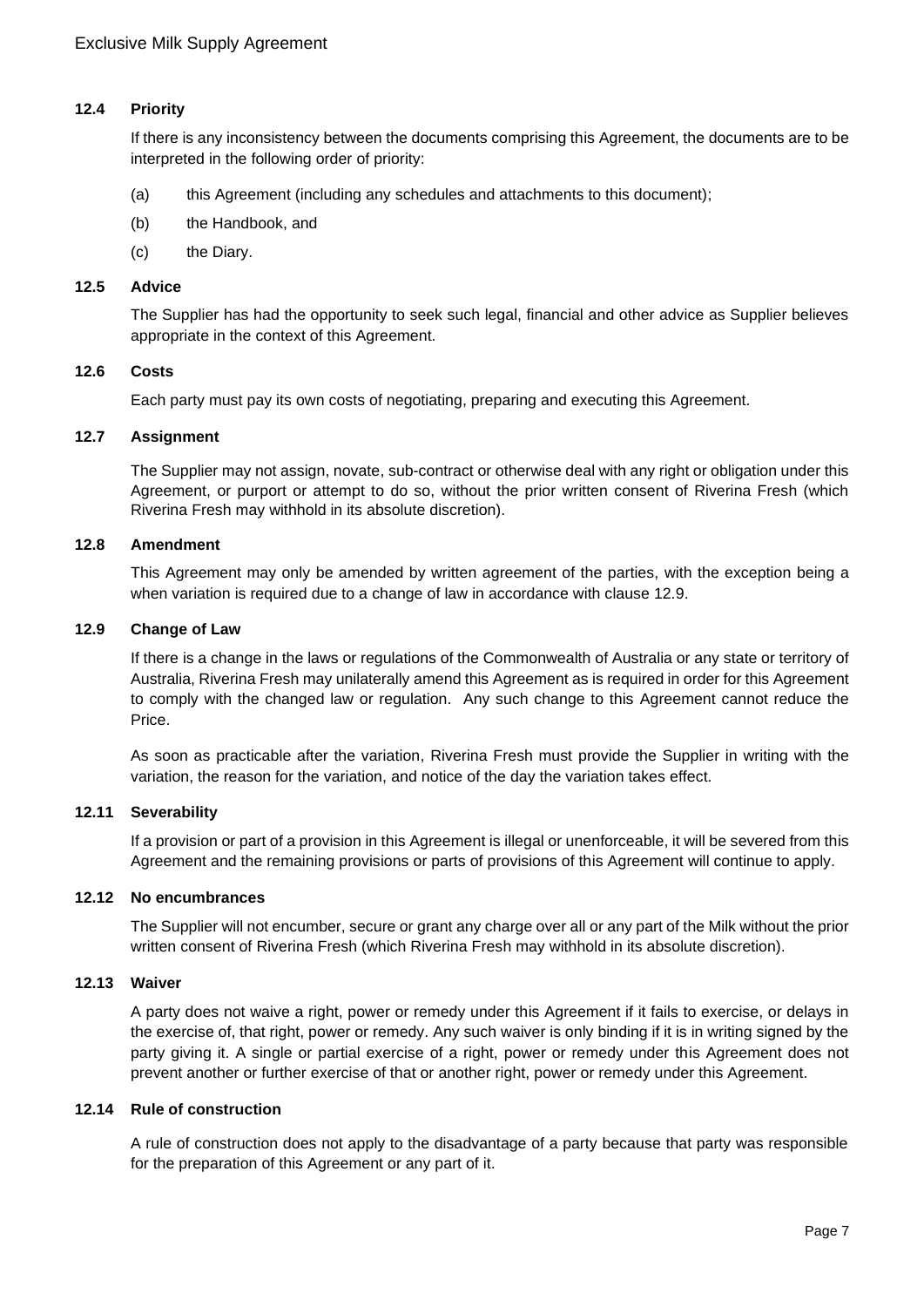# **12.15 Relationship**

Nothing in this Agreement creates a relationship of employment, trust, agency, partnership or other fiduciary relationship between Riverina Fresh and the Supplier.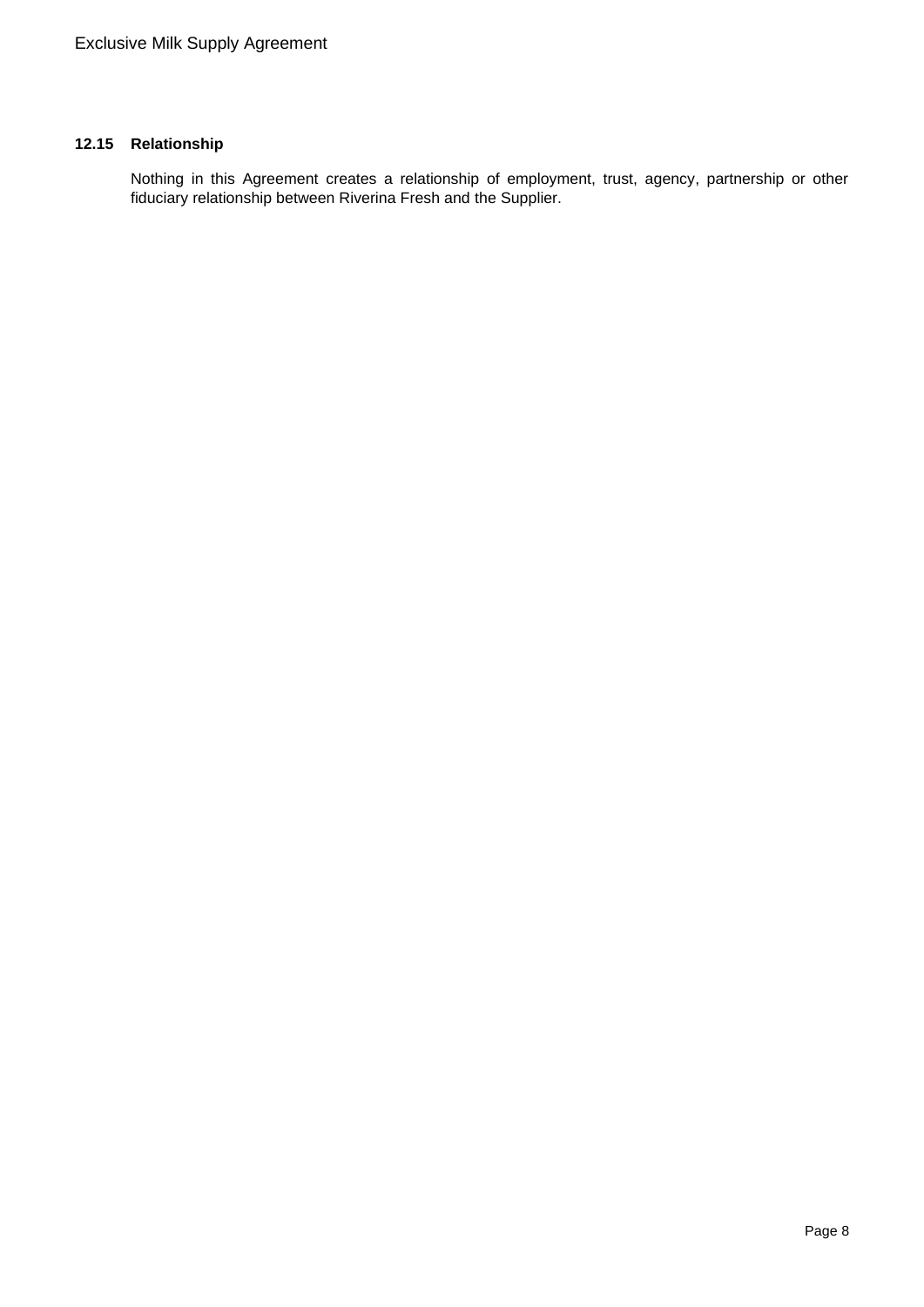# **Schedule 1 – Price**

The Price payable to the Supplier under this Agreement is calculated in accordance with this Schedule, and for guidance comprises the following elements:

- i. The Minimum Price (being the base rates) as per section 1 below;
- ii. The production payment determined by reference to the total milk solids (fat and protein) supplied (Production Payment) as per section 2 below;
- iii. The assessed quality of the milk (Quality Incentives and Quality Deductions as per section 3 below); and
- iv. Any agreed milk growth incentive (Milk Growth Incentive) as per section 4 below.

For full transparency and ease of reference, Riverina Fresh has included the fees that we charge for Milk collection in this Schedule.

# **1. Minimum Price**

The minimum base monthly prices for the duration of the term of this Agreement are set out in the table below (**Minimum Price**). At their request, the Supplier may receive an income estimate based on their historical supply curve or the Supplier's forecast production. The income estimate will outline the minimum price plus any applicable Production, Quality & Milk Growth Incentive payments less any relevant charges to provide an estimate of income for the nominated supply period.

|                                            |                                                                             | Jul  | Aug  | <b>Sep</b> | <b>Oct</b> | <b>Nov</b> | Dec  | Jan | <b>Feb</b> | <b>Mar</b> | Apr  | May  | Jun   |
|--------------------------------------------|-----------------------------------------------------------------------------|------|------|------------|------------|------------|------|-----|------------|------------|------|------|-------|
| $\vert$ Contract $\vert$<br><b>Pricing</b> | $$/KG$<br>Fat                                                               | 5.87 | 5.05 | 5.05       |            | 5.05 5.05  | 5.87 |     | 5.87 5.87  | 5.87       | 5.87 | 5.87 | 5.87  |
|                                            | 5/KG<br>Protein 12.83 11.04 11.04 11.04 12.83 12.83 12.83 12.83 12.83 12.83 |      |      |            |            |            |      |     |            |            |      |      | 12.83 |

This is the lowest price Riverina Fresh will pay for Milk sold to Riverina Fresh provided such Milk meets the Milk Quality Standards.

# **2. Production Payment**

The "**Production Payment**" is paid on top of the Minimum Price. It is determined by reference to the total milk solids (fat and protein) supplied by the Supplier to Riverina Fresh during the term of this Agreement.

Production Payments will be made for every kilogram of milk solids supplied at the relevant band (based on total kilograms of milk solids) reached by the Supplier for the month. The Production Payment will be made monthly in arrears and is payable on the combined total milk solids supplied by the Supplier for the month.

Applicable GST will be added to the amounts below.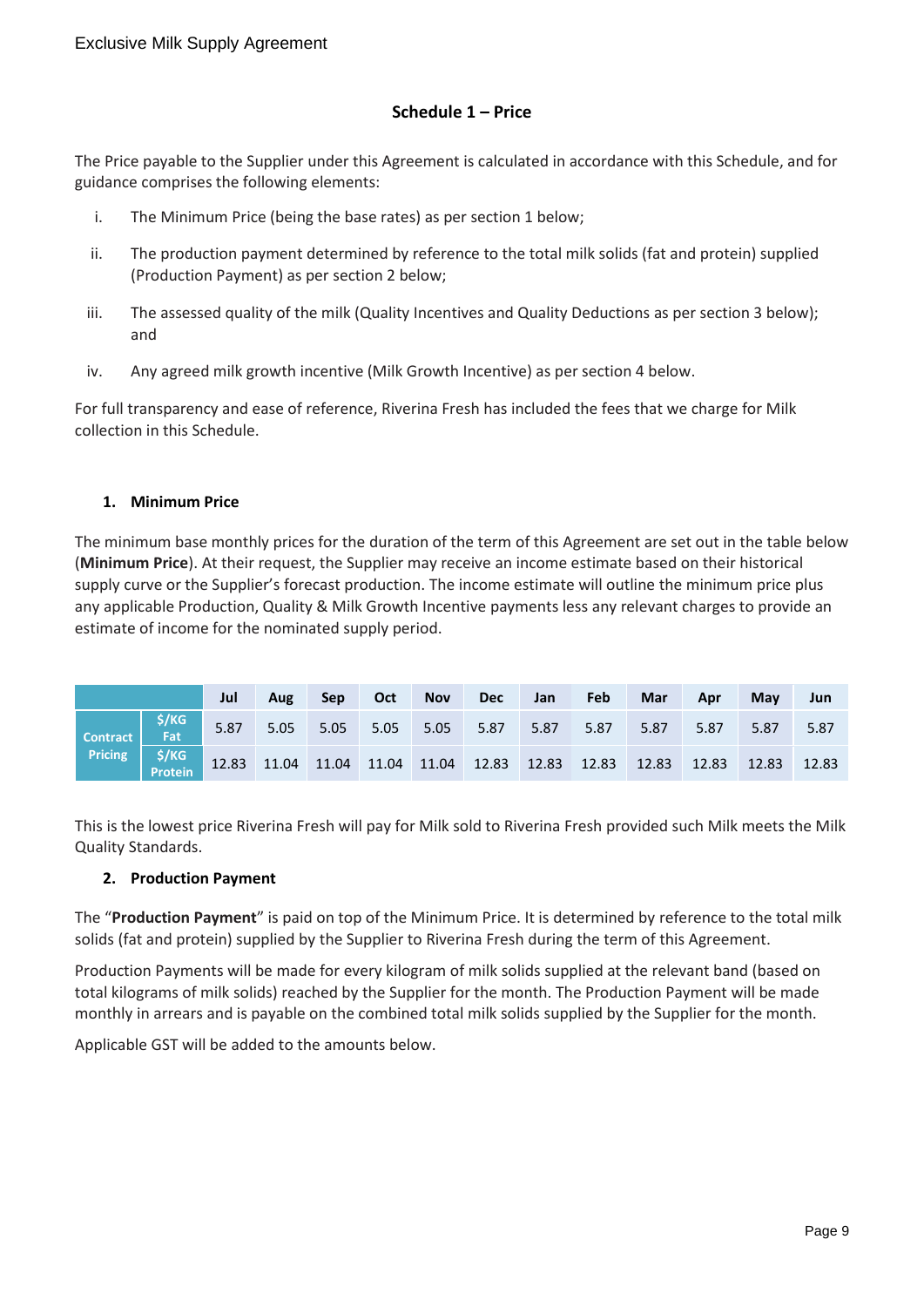| <b>Production Payment Bands</b> |                     |                |              |  |  |  |  |  |  |
|---------------------------------|---------------------|----------------|--------------|--|--|--|--|--|--|
| Butterfat & Protein / month     | Approximate litres* | c/kg Butterfat | c/kg Protein |  |  |  |  |  |  |
| $2,001 - 5000$ kg               | 28001 - 70,000      | 5.0            | 11.0         |  |  |  |  |  |  |
| $5,001 - 9,000$ kg              | $70,001 - 125,000$  | 10.0           | 22.0         |  |  |  |  |  |  |
| $9,001 - 14,000$ kg             | $125,001 - 195,000$ | 12.0           | 26.0         |  |  |  |  |  |  |
| $14,001 - 19,000$ kg            | $195,001 - 264,000$ | 17.0           | 37.0         |  |  |  |  |  |  |
| 19,001 kg $-$ 24,000 kg         | $264,001 - 333,000$ | 21.0           | 46.0         |  |  |  |  |  |  |
| 24,001 kg - 35,000 kg           | $333,001 - 486,000$ | 25.0           | 55.0         |  |  |  |  |  |  |
| 35,0001 kg and above            | 486,001 and above   | $30.0**$       | 66.0**       |  |  |  |  |  |  |

\* Actual payments are based on Butterfat & Protein

\*\* The numbers for 35,0001kg and above represent minimum amounts.

# **3. Quality**

Riverina Fresh awards merit and demerit points to the Supplier according to the quality of the Milk that they supply. These points can attract either a financial bonus or penalty, as outlined below.

# **3.1 Quality Incentives**

There are two milk quality incentives available to the Supplier - an Annual Quality Bonus and a Monthly Quality Bonus.

The Annual Quality Bonus and Monthly Quality Bonus consist of a financial incentive from Riverina Fresh. Both incentive payments are paid at the rates set out in the table below. Payments are made based on milk solids supplied during the applicable period.

| Incentive             | $c/kg$ Fat | c/kg Protein |
|-----------------------|------------|--------------|
| Annual Quality Bonus  | 4.O        | 10.0         |
| Monthly Quality Bonus |            | 7.5          |

For each month of the season, if the Supplier has supplied milk to Riverina Fresh and received zero scaled demerit points then they will be eligible to receive the Monthly Quality Bonus.

The Annual Quality Bonus will be awarded to the Supplier if it has supplied Milk to Riverina Fresh for a minimum of nine months of the season and received a maximum of 10 scaled demerit points per month.

Further details regarding the incentives are available in Handbook.

# **3.2 Quality Deductions**

Based on the calculation of the scaled monthly demerit points as described in this schedule and the Handbook, the amount that would otherwise be payable to the Supplier for milk solids they supply to Riverina Fresh is adjusted according to the percentages set out in the table below: